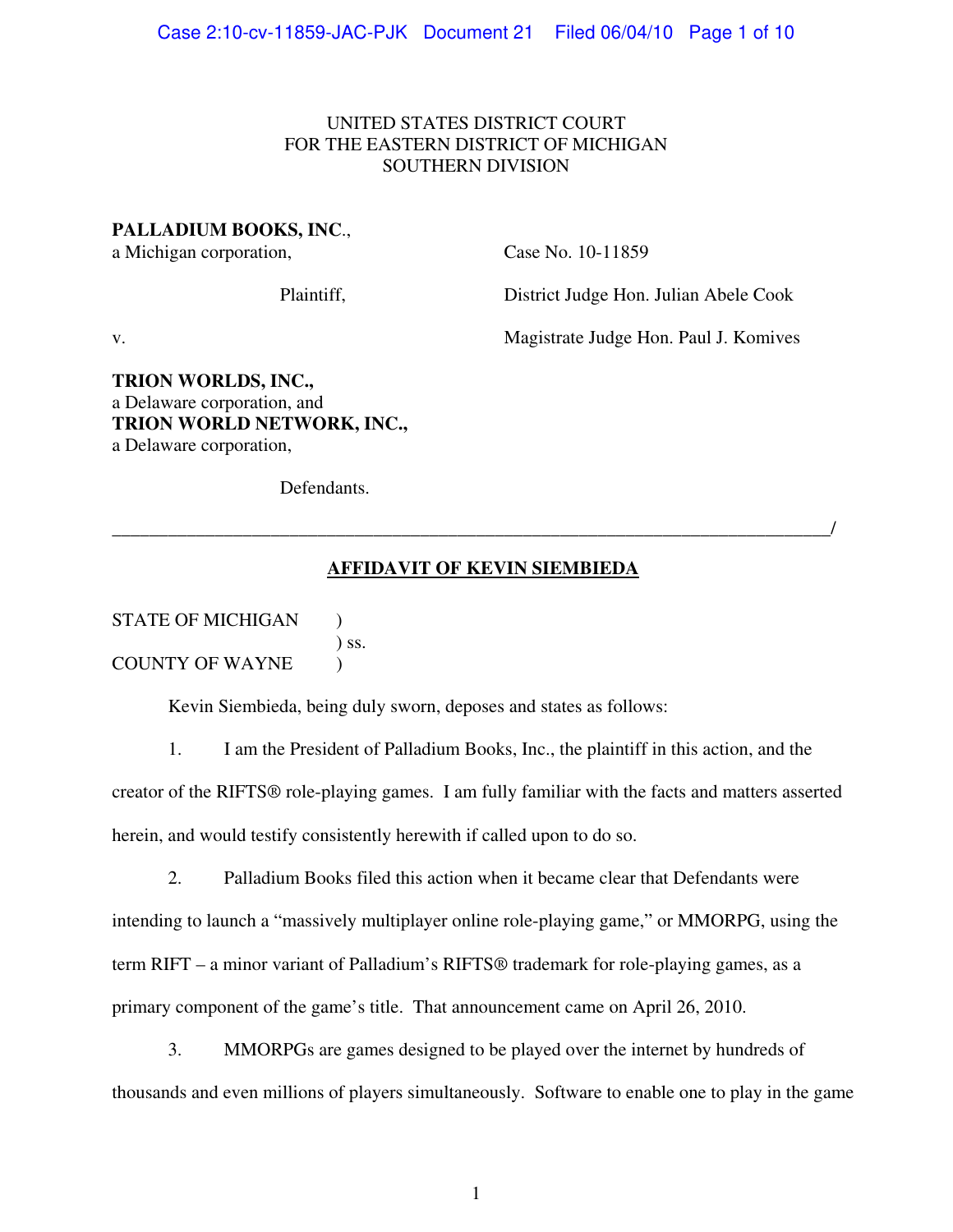#### Case 2:10-cv-11859-JAC-PJK Document 21 Filed 06/04/10 Page 2 of 10

may be made available on the publisher's internet website, but is also often available to be purchased in a box at retail stores. *See* **Exhibit 1**, photograph taken 5/28/2010 of video games and MMOs on display for sale at Target in Westland, Michigan.

 4. I am familiar with many of the most successful MMORPGs, including World of Warcraft, which currently has more than 11,000,000 subscribers, to the best of my knowledge. Other successful MMORPGs include Everquest; Lord of the Rings Online; Star Trek Online; Warhammer Online, and many others, all of which are marketed throughout the U.S. and internationally.

 5. To the best of my knowledge, every MMORPG on the market intends to market its game in every state in the union and internationally, as well. I am unaware of any such game that restricts its registration to certain geographical areas or that is not actively seeking participants from every forum possible.

 6. It is clear that Defendants in this matter are intending to do business in Michigan, as well as every other state, from items that have been published by them and/or about the RIFT: Planes of Telara game. For example, Trion is currently advertising for a Vice President of Sales "to lead Trion's retail and digital sales efforts in North America and Europe." That posting also requires experience dealing with major retailers of video games such as Game Stop, Best Buy, and Walmart, which routinely distribute their products in every state, including Michigan. The posting further states that "[t]he ideal candidate will have a proven track record of successfully launching and selling premium MMOs at retail and digitally in North America and Europe." *See* **Exhibit 2** to my Affidavit.

 7. Most distressingly, on or about May 27, 2010 I was informed that Trion was advertising its RIFT game at stores in Michigan. On May 28, 2010, I went to a Target retail store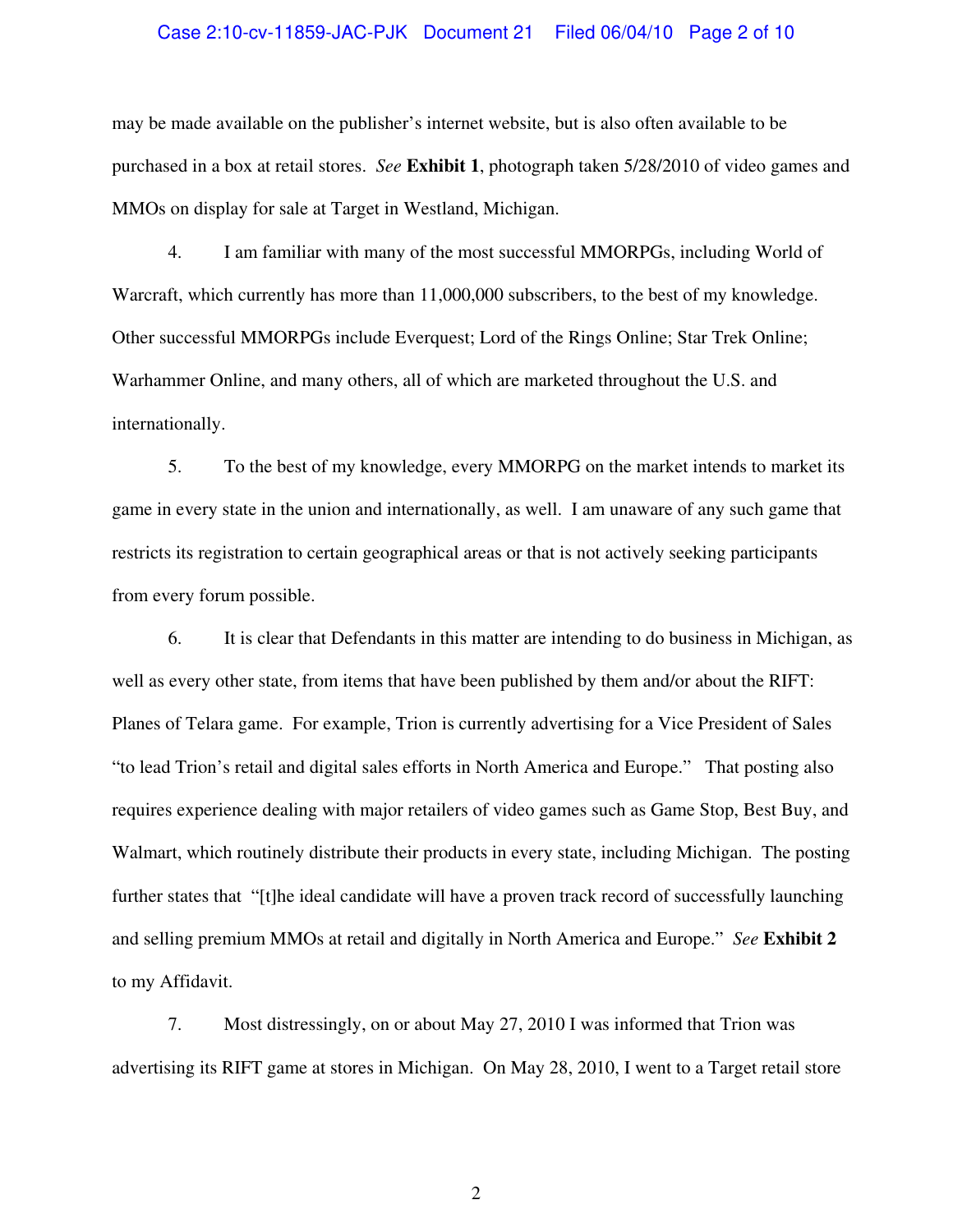### Case 2:10-cv-11859-JAC-PJK Document 21 Filed 06/04/10 Page 3 of 10

less than two miles from Palladium's headquarters in Westland, Michigan, where I came across the advertisement attached as **Exhibit 3**. The ad was contained in Massive Online Gamer magazine and was a promotion for RIFT: Planes of Telara, as well as an announcement for a contest offering the winner a trip to Trion Studios in California. The contest clearly was open to residents of Michigan, who would have an opportunity to submit their entry for a chance to win a prize of substantial value. That contest is also advertised on Trion's riftgame.com website, through which Michigan residents may enter.

 8. I purchased the magazine and in doing further investigating found that it was also available in numerous "big box" stores such as Barnes & Noble, Borders, and other Target stores, all within about 5 miles of Palladium's offices in Michigan. Receipts for my purchases of the magazine at all of those stores are attached as **Exhibit 4**. Trion, in fact, proclaims on its website that its RIFT game "will be available both as a digital download [from the Trion website] and as a boxed product in your local video-game retail store." *See* **Exhibit 5,** download of FAQ from Trion's website. Moreover, Trion maintains a Facebook internet page and a Twitter account for its RIFT game that is accessible to Michigan residents. Clearly, Trion plans to market its game both over the internet and through national distributors throughout the company, *including in local video game stores in Michigan.* 

9. Palladium has been diligent in attempting to enforce its trademark rights upon learning of Trion's intended new game. We filed suit just 10 days after Trion first announced that it was adopting the RIFT mark. Obviously, as the game has not been released yet, Trion has made no sales, in Michigan or anywhere else. I suppose Palladium could have waited until the game was actually launched and then sued in Michigan based on what will undoubtedly be thousands of subscribers in the State.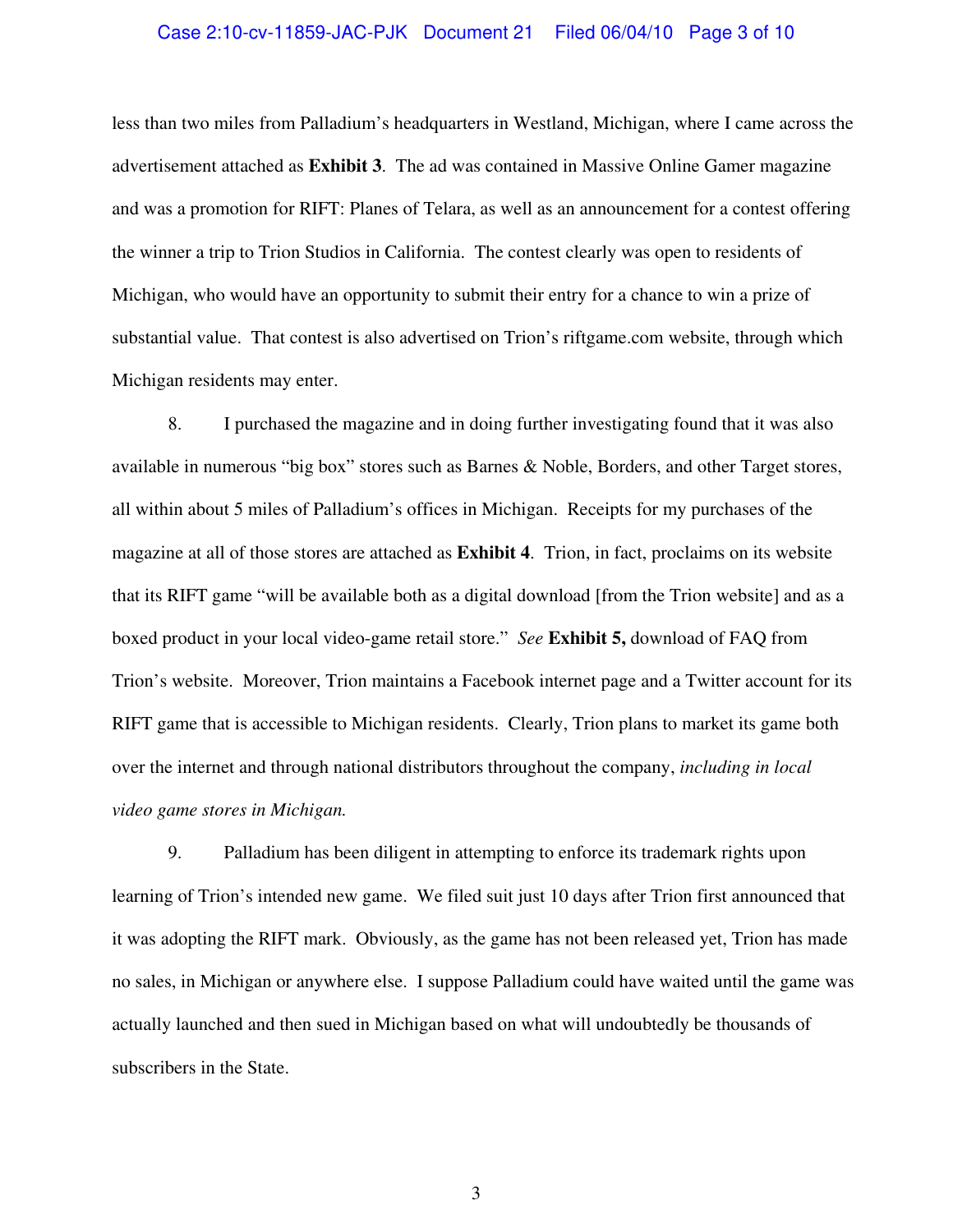## Case 2:10-cv-11859-JAC-PJK Document 21 Filed 06/04/10 Page 4 of 10

Palladium should not be penalized for acting promptly to stop the infringing conduct and prevent further confusion in the marketplace.

10. There is no one connected with this case who doesn't know that it is Trion's intent to systematically conduct business in Michigan via the marketing of its RIFT MMORPG and to attract as many subscribers and purchasers of the game as it possibly can. I defy any of Trion's representatives to state that this is not Trion's intention; and the evidence shows that its promotion in Michigan has already begun – right on Palladium's doorstep.

11. In monitoring Defendants' website, Palladium's staff noted that on or about June 1, 2010, Trion modified its website at www.riftgame.com to include a small disclaimer of affiliation with Palladium Books. *See* **Exhibit 6**, snapshots from www.riftgame.com website, dated June 2, 2010.

12. Given that Defendants' game will be sold not only on their website subscription service, but also through brick and mortar retailer in boxed software on display racks with multiple games, it seems clear to me that a small disclaimer will not be noticed by the vast majority of prospective customers, and that many will purchase the game thinking that it is a version of Palladium's RIFTS® game or that Trion is somehow affiliated with Palladium and has licensed the RIFTS® property. Any such purchasers will be disappointed upon purchasing the game to learn that it is not, in fact, the Palladium RIFTS® game they were expecting.

13. Palladium Books has always valued its intellectual property and has been proactive in enforcing its rights in its trademarks and copyrights. While it is not possible to police every potential misuse of our intellectual property, our focus has been to actively contest what we consider to be substantial violations of our rights. Attached as composite **Exhibit 7** (7-1 to 7-13) are numerous examples of agreements reached in settling litigation, and cease and desist letters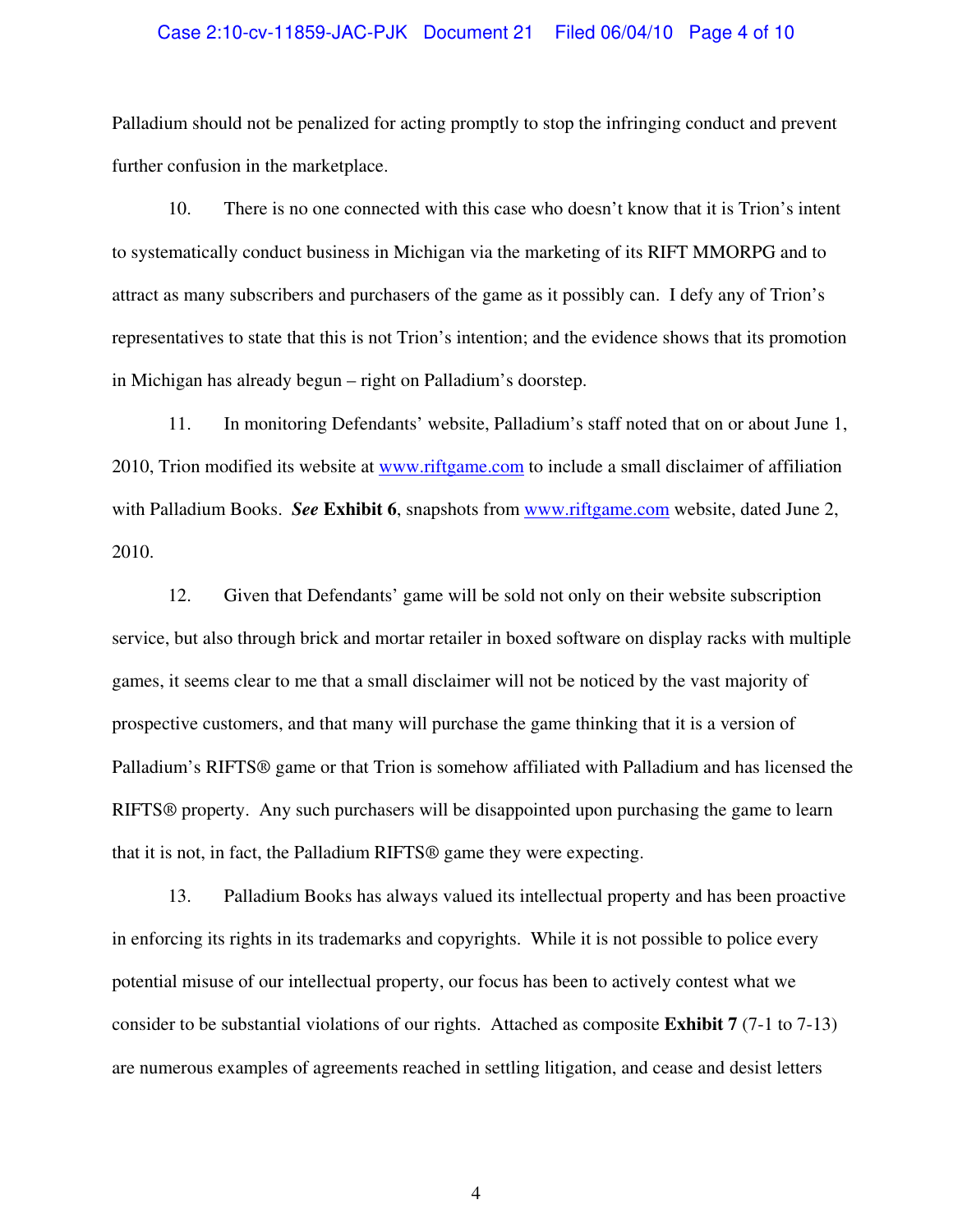### Case 2:10-cv-11859-JAC-PJK Document 21 Filed 06/04/10 Page 5 of 10

sent, just within the past 10 years, to enforce our IP rights. Many of them involved infringements by much larger companies than Palladium, including Sony Online Entertainment, Inc., DC Comics, Marvel Comics, and Decipher, Inc. In each of the included examples, Palladium Books was successful in stopping the infringing conduct and protecting its marks.

14. For example, in 2002, Palladium filed oppositions with the Trademark Trial and Appeals Board of the USPTO, to prevent registration of the marks COSMIC RIFT and SOLAR RIFT by Sony, for use on "computer and video game software." Those oppositions resulted in an agreement whereby Sony withdrew its application for SOLAR RIFT and agreed that it would not use the COSMIC RIFT trademark for "role-playing games or products intended to be used primarily for role-playing games." *See* Exhibit 7-1, par. 3. Similarly, Palladium took issue with a company that was infringing Palladium's RIFTS® mark through the sale of a video game entitled DARK RIFT and had applied for a trademark registration for that mark. After being confronted with Palladium's rights in the RIFTS<sup>®</sup> mark, the infringer entered into a Consent Agreement by which it agreed that it would not use the DARK RIFT mark on any role-playing games. *See*  Exhibit 7-2, par. 2(a).

15. In 2004, when Palladium Books learned that another company, Decipher, Inc. was intending to release a role-playing game product entitled the "Mumon Rift Wars," Palladium promptly filed suit in this District for trademark infringement, prior to the release of the product, as it has done in this case. (Case No. 04-72970.) Shortly thereafter, the parties entered into a Settlement Agreement in which Decipher agreed to remove the term "RIFT" from the title of its product. *See* Exhibit 7-3 (without exhibits thereto).

16. Palladium's attorneys have also sent numerous cease and desist letters regarding infringements of its trademarks. *See* Exhibits 7-4 to 7-13. In virtually all cases, once informed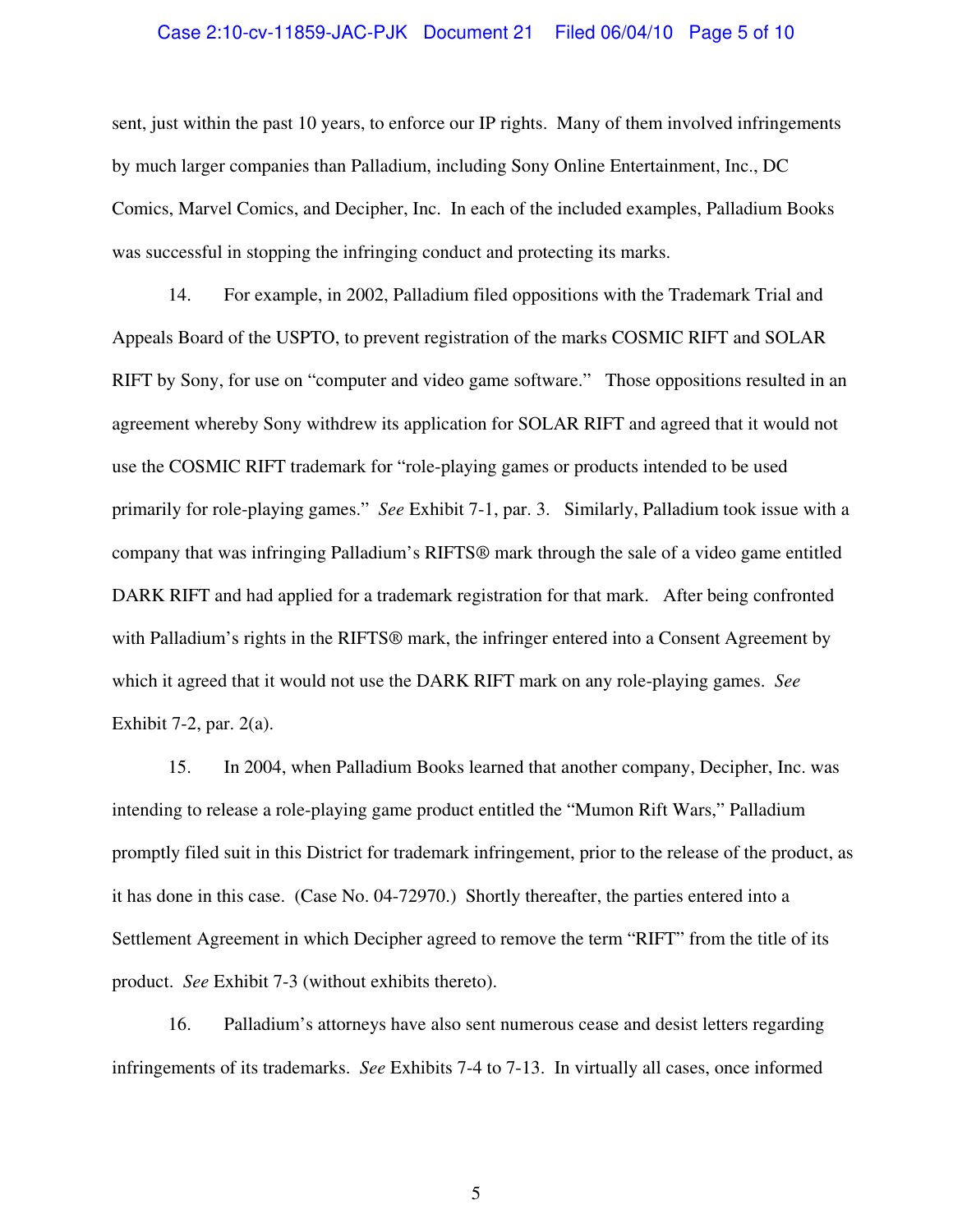## Case 2:10-cv-11859-JAC-PJK Document 21 Filed 06/04/10 Page 6 of 10

that they were infringing Palladium's rights, the infringing parties have recognized Palladium's rights and found other ways to market their products. This includes such major publishers as DC Comics (Superman, Batman, and other titles) and Marvel Comics (Spider Man and other titles).

17. As we have documented for the Court, Palladium has also involved in the licensing and/or sale of video game products. In 1995, we applied for and received a trademark covering computer games, based on the launching of our Rifts® Game Master Companion, which was a character generation program to be used in conjunction with our pen and paper Rifts® games. *See*  Exhibit 3 to Plaintiff First Amended Verified Complaint, photos of the Rifts® Game Master Disks. That application is still available via download on Palladium's website.

18. In 2005, telecommunications giant Nokia produced and marketed a software-based video game for Palladium entitled Rifts: Promise of Power. The game did not do particularly well, due to the lack of success of Nokia's N-Gage platform on which the Rifts: PoP game was played. However, Nokia did make substantial sales of the game and continued to do so at least through the end of 2007. Attached as **Exhibit 8** are three royalty statements from Nokia – one each from 2005, 2006, and 2007, with the last one being for the fourth quarter of 2007. Additionally, sales of the game were continuing to be made in 2007 via eBay, Amazon, and other websites. In a recent conversation between Palladium's agent and Nokia's accounting rep who dealt with the Palladium account, it was confirmed that sales of the Nokia Rifts: Promise of Power game were being made in the United States in 2007.

19. I am extremely concerned about the impact that Trion's release of its RIFT MMORPG will have on Palladium's economic prospects. First, the RIFTS® property is under option to Walt Disney Studios and Jerry Bruckheimer Films for the production of a full-length feature RIFTS action-adventure movie. In the last couple of months, a screenplay has been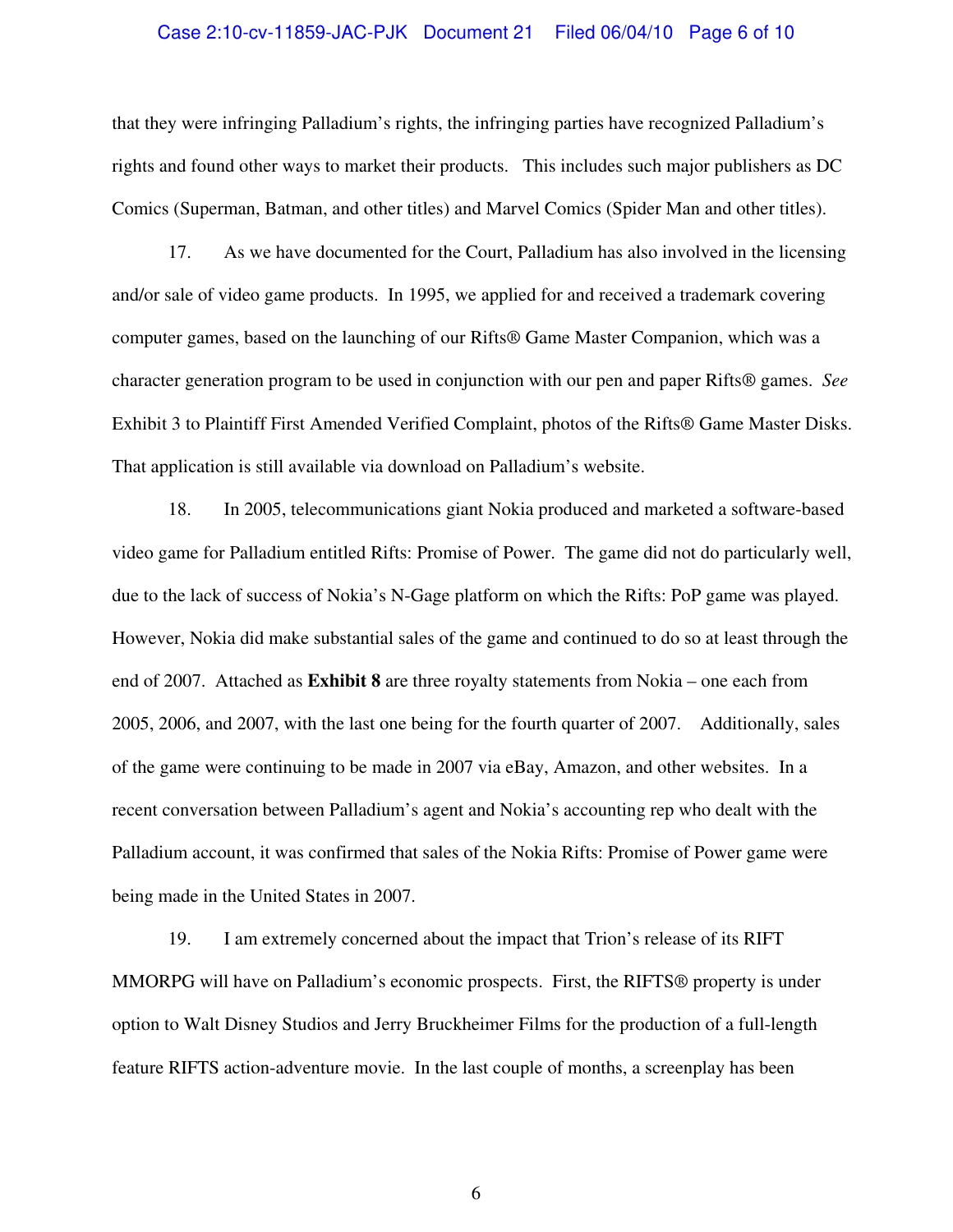### Case 2:10-cv-11859-JAC-PJK Document 21 Filed 06/04/10 Page 7 of 10

completed and is under review by Bruckheimer, with feedback coming from the company that they love the script and are hoping to be able to "green light" (give the go-ahead) for production in the very near future. In April 2010, Disney picked up another option year through April 2011, for a substantial payment to Palladium. *See* **Exhibit 9**, Option Renewal with monetary terms redacted.

20. The Disney contract also provides for Disney and Palladium to share in revenues for merchandising and other ancillary rights, along with provisions relating to Disney's potential production of Rifts® video games. Palladium and Disney/Bruckheimer have continued to explore the production of video games in conjunction with the Rifts® movie, as evidenced by the June 2009 correspondence between Mark Freedman of Surge Licensing, Inc., Palladium's agent, and Bruckheimer Films. *See* **Exhibit 10** hereto. And, within the past few days, JB Games, the gaming division of Bruckheimer Films has contacted Palladium's agent and indicated a desire to go forward with licensing of the RIFTS® video game rights. The value of Palladium's video gaming rights to Disney/Bruckheimer or anyone else will be dramatically diminished by the launching of a RIFT MMORPG, which would, by virtue of its size, reach, and scope of publicity, make it extremely difficult to launch any subsequent RIFTS video games successfully.

21. Palladium has also actively been attempting to develop and market its own MMORPG for several years. In 2008, Palladium entered into a contract for the development of such a game with Lone Star Virtual Systems, Inc. Attached as **Exhibit 11** is a letter of June 6, 2008 referring to and transmitting an executed copy of the contract to Lone Star (the contract itself is not attached). Palladium received a substantial advance from Lone Star, but ultimately Lone Star was unable to secure all of the additional financing necessary, so the contract was terminated.

22. Palladium has been actively seeking since then for a partner to develop an MMORPG and this year has been in discussions with several of the major MMO development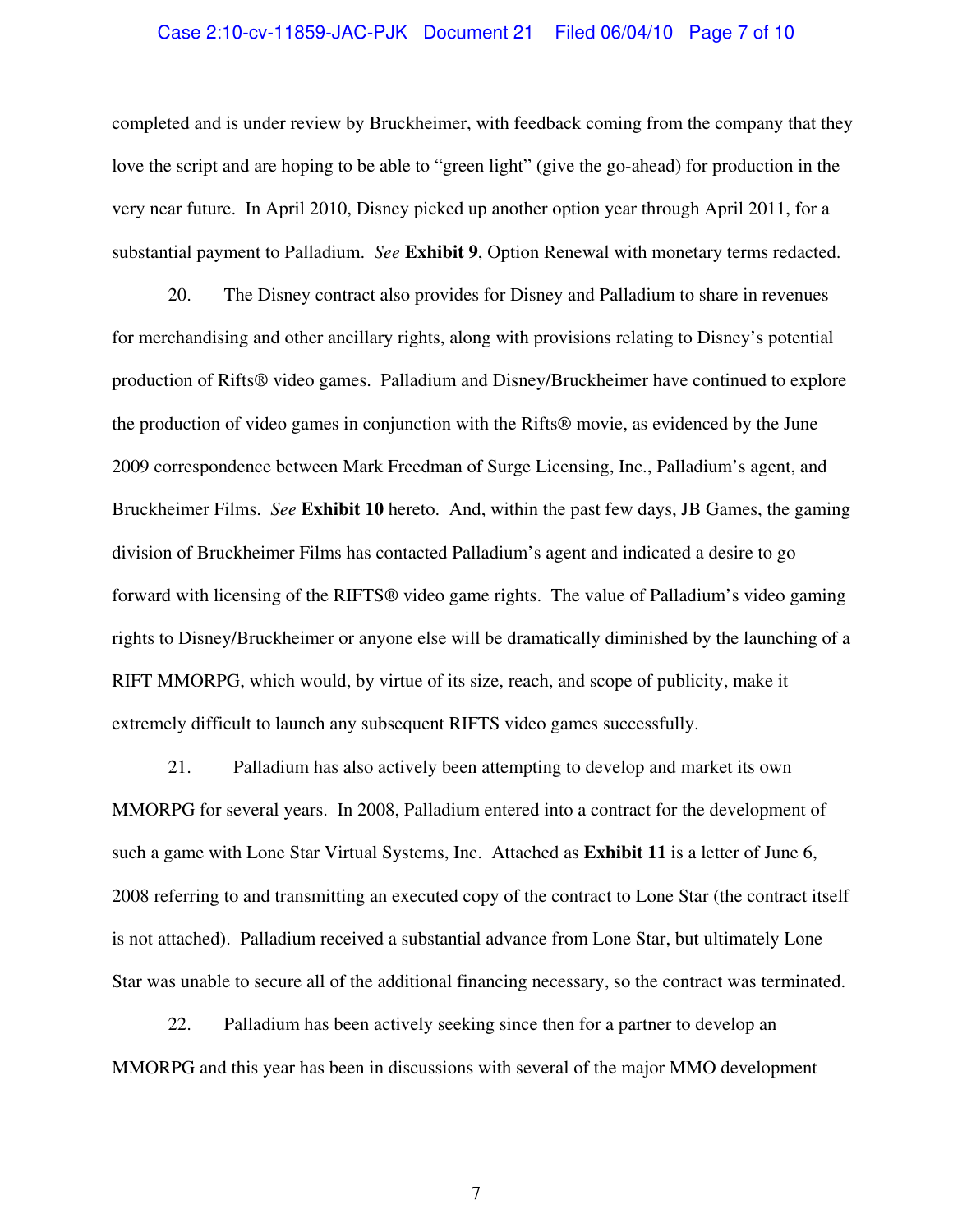# Case 2:10-cv-11859-JAC-PJK Document 21 Filed 06/04/10 Page 8 of 10

companies. In fact, Palladium's agent was involved in discussions with just such a company as late as April 19, 2010 – just one week before Trion announced that it was changing the name of its forthcoming MMORPG to RIFT: Planes of Telara. *See* **Exhibit 12**, e-mails from April 2010 regarding development of a RIFTS MMORPG.

23. Finally, Trion tries to paint Palladium and me as "has beens" and that no one in the gaming world knows us or pays any attention to us. The fact is, however, that Palladium and RIFTS are extremely well known in the industry and RIFTS® is considered one of the seminal RPGs. We are so well known that in November 2009, Blizzard, the makers of World of Warcraft – the world's most successful MMORPG in history – flew me in as a special guest to speak to their writers about writing and game design. During the seminar, they asked questions that referenced the tremendous influence RIFTS® and my work have had on today's videogame designers, as well as asking me why there hasn't been a Rifts MMORPG yet.

24. While Palladium has no issue with Trion producing an MMORPG, it does take issue with Trion's decision to belatedly adopt the RIFT mark for a role-playing game that will wreak havoc on Palladium's ability to continue to exploit the mark that it has owned for 20 years. Trion had a serviceable name before ("Heroes of Telara"). It has another serviceable name ("Planes of Telara"). There are countless other marketable names it could adopt.

25. Trion is a relatively new company that has promoted the fact that it has raised over \$100 million in investment capital. *See* **Exhibit 13,** excerpt from internet article dated 4/26/2010. Yet, Trion could not be bothered to invest a small fraction of that capital to come up with an original, non-infringing name. There is simply no reason to permit Trion at the last minute to swoop in, trade on, and destroy the goodwill and economic opportunities that I have worked virtually my entire adult life to build for Palladium.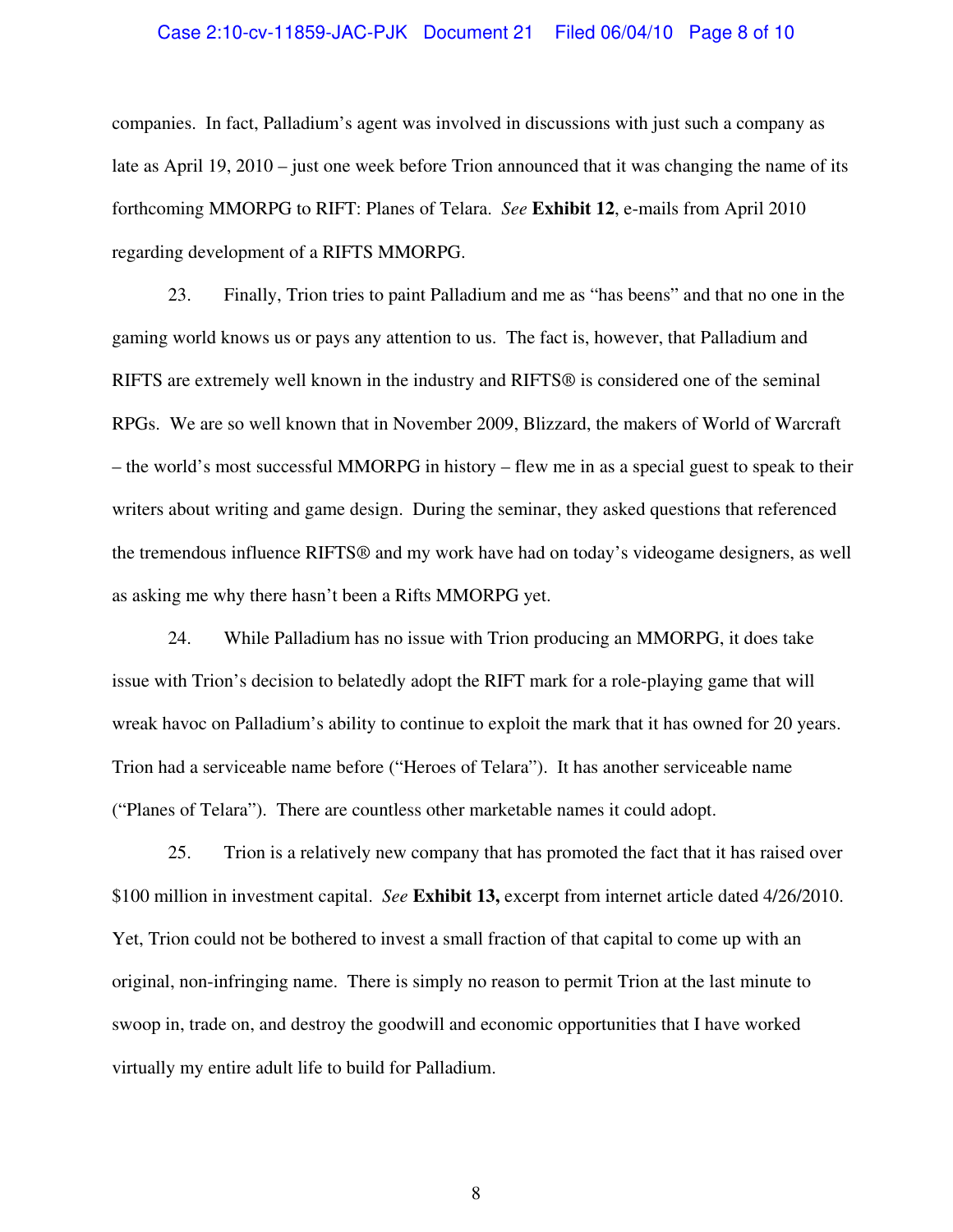Case 2:10-cv-11859-JAC-PJK Document 21 Filed 06/04/10 Page 9 of 10

#### FURTHER AFFIANT SAYETH NOT.

Kevin Siembieda

Sworn to and executed this  $\sqrt[1]{\phantom{1}}$  day of June, 2010.

Notary Public

State of Michigan, County of Wayne.<br>Acting in the County of Wayne.

My commission expires on